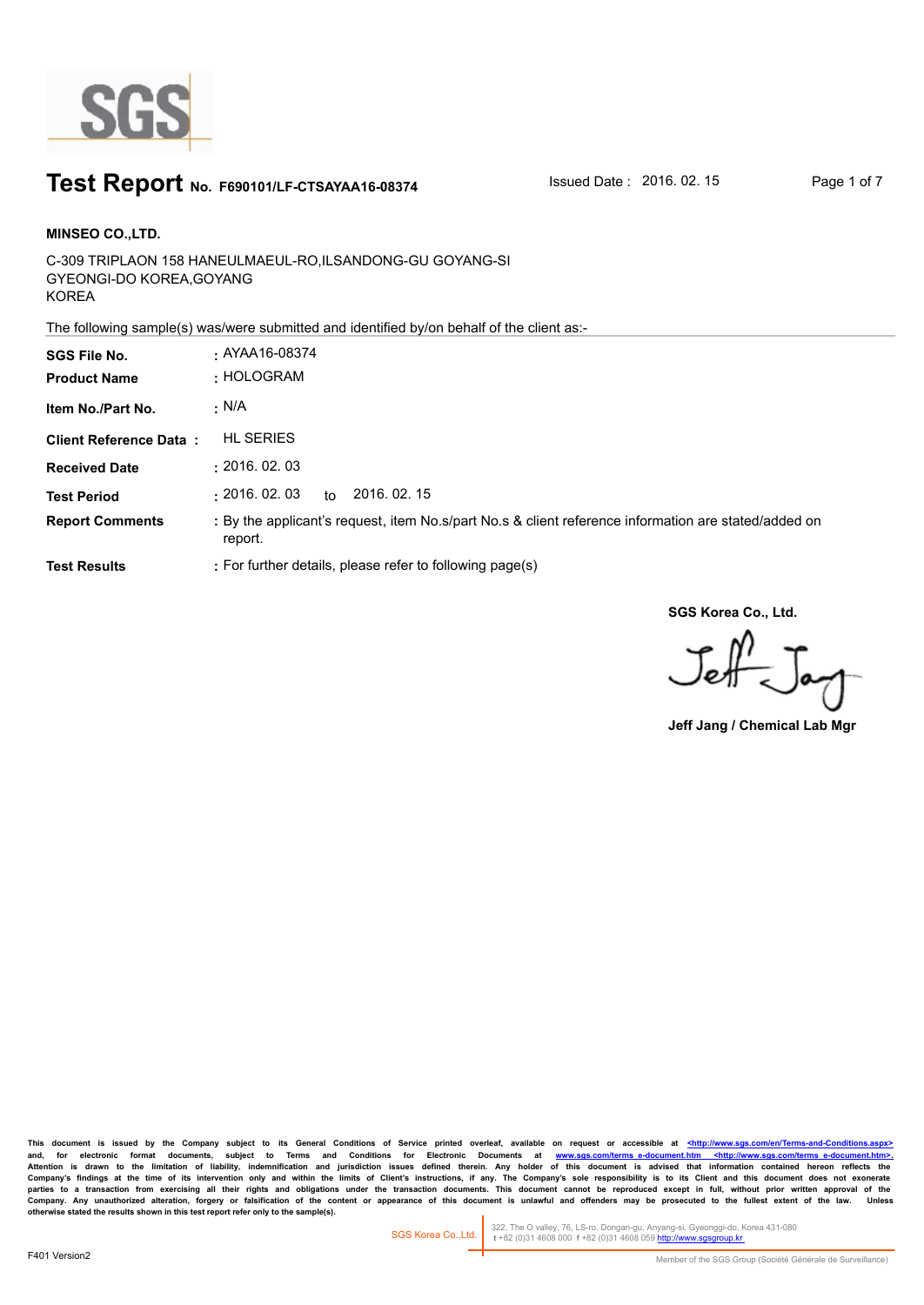

## **Test Report** No. F690101/LF-CTSAYAA16-08374 **Issued Date : 2016. 02. 15** Page 2 of 7

| Sample No.                | : AYAA16-08374.001 |
|---------------------------|--------------------|
| <b>Sample Description</b> | : HOLOGRAM         |
| Item No./Part No.         | : N/A              |
| <b>Materials</b>          | ∴ N/A              |

#### **Heavy Metals**

| <b>Test Items</b>                  | Unit        | <b>Test Method</b>                                                                                                          | <b>MDL</b>     | <b>Results</b> |
|------------------------------------|-------------|-----------------------------------------------------------------------------------------------------------------------------|----------------|----------------|
| Cadmium (Cd)                       | mg/kg       | With reference to IEC 62321-5:2013<br>(Determination of Cadmium by ICP-OES)                                                 | 0.5            | N.D.           |
| Lead (Pb)                          | mg/kg       | With reference to IEC 62321-5:2013<br>(Determination of Lead by ICP-OES)                                                    | 5              | N.D.           |
| Mercury (Hg)                       | mg/kg       | With reference to IEC 62321-4:2013<br>(Determination of Mercury by ICP-OES)                                                 | $\overline{2}$ | N.D.           |
| Hexavalent Chromium (Cr VI)        | mg/kg       | With reference to IEC 62321:2008 (Determination<br>of Hexavalent Chromium by spot test/Colorimetric<br>Method using UV-Vis) | $\mathbf{1}$   | N.D.           |
| <b>Flame Retardants-PBBs/PBDEs</b> |             |                                                                                                                             |                |                |
| <b>Test Items</b>                  | <b>Unit</b> | <b>Test Method</b>                                                                                                          | <b>MDL</b>     | <b>Results</b> |
| Monobromobiphenyl                  | mg/kg       | With reference to IEC 62321-6:2015<br>(Determination of PBBs and PBDEs by GC-MS)                                            | 5              | N.D.           |
| Dibromobiphenyl                    | mg/kg       | With reference to IEC 62321-6:2015<br>(Determination of PBBs and PBDEs by GC-MS)                                            | 5              | N.D.           |
| Tribromobiphenyl                   | mg/kg       | With reference to IEC 62321-6:2015<br>(Determination of PBBs and PBDEs by GC-MS)                                            | 5              | N.D.           |
| Tetrabromobiphenyl                 | mg/kg       | With reference to IEC 62321-6:2015<br>(Determination of PBBs and PBDEs by GC-MS)                                            | 5              | N.D.           |
| Pentabromobiphenyl                 | mg/kg       | With reference to IEC 62321-6:2015<br>(Determination of PBBs and PBDEs by GC-MS)                                            | 5              | N.D.           |
| Hexabromobiphenyl                  | mg/kg       | With reference to IEC 62321-6:2015<br>(Determination of PBBs and PBDEs by GC-MS)                                            | 5              | N.D.           |
| Heptabromobiphenyl                 | mg/kg       | With reference to IEC 62321-6:2015<br>(Determination of PBBs and PBDEs by GC-MS)                                            | 5              | N.D.           |
| Octabromobiphenyl                  | mg/kg       | With reference to IEC 62321-6:2015<br>(Determination of PBBs and PBDEs by GC-MS)                                            | 5              | N.D.           |
| Nonabromobiphenyl                  | mg/kg       | With reference to IEC 62321-6:2015<br>(Determination of PBBs and PBDEs by GC-MS)                                            | 5              | N.D.           |
| Decabromobiphenyl                  | mg/kg       | With reference to IEC 62321-6:2015<br>(Determination of PBBs and PBDEs by GC-MS)                                            | 5              | N.D.           |
| Monobromodiphenyl ether            | mg/kg       | With reference to IEC 62321-6:2015<br>(Determination of PBBs and PBDEs by GC-MS)                                            | 5              | N.D.           |
| Dibromodiphenyl ether              | mg/kg       | With reference to IEC 62321-6:2015<br>(Determination of PBBs and PBDEs by GC-MS)                                            | 5              | N.D.           |
| Tribromodiphenyl ether             | mg/kg       | With reference to IEC 62321-6:2015<br>(Determination of PBBs and PBDEs by GC-MS)                                            | 5              | N.D.           |
| Tetrabromodiphenyl ether           | mg/kg       | With reference to IEC 62321-6:2015<br>(Determination of PBBs and PBDEs by GC-MS)                                            | 5              | N.D.           |

This document is issued by the Company subject to its General Conditions of Service printed overleaf, available on request or accessible at <http://www.sgs.com/en/Terms-and-Conditions. and, for electronic format documents, subject to Terms and Conditions for Electronic Documents at <u>www.sgs.com/terms\_e-document.htm <http://www.sgs.com/terms\_e-document.htm>-</u><br>Attention is drawn to the limitation of liabil Company's findings at the time of its intervention only and within the limits of Client's instructions, if any. The Company's sole responsibility is to its Client and this document does not exonerate<br>parties to a transacti Company. Any unauthorized alteration, forgery or falsification of the content or appearance of this document is unlawful and offenders may be prosecuted to the fullest extent of the law. Unless otherwise stated the results

322, The O valley, 76, LS-ro, Dongan-gu, Anyang-si, Gyeonggi-do, Korea 431-080  **t** +82 (0)31 4608 000 **f** +82 (0)31 4608 059 http://www.sgsgroup.kr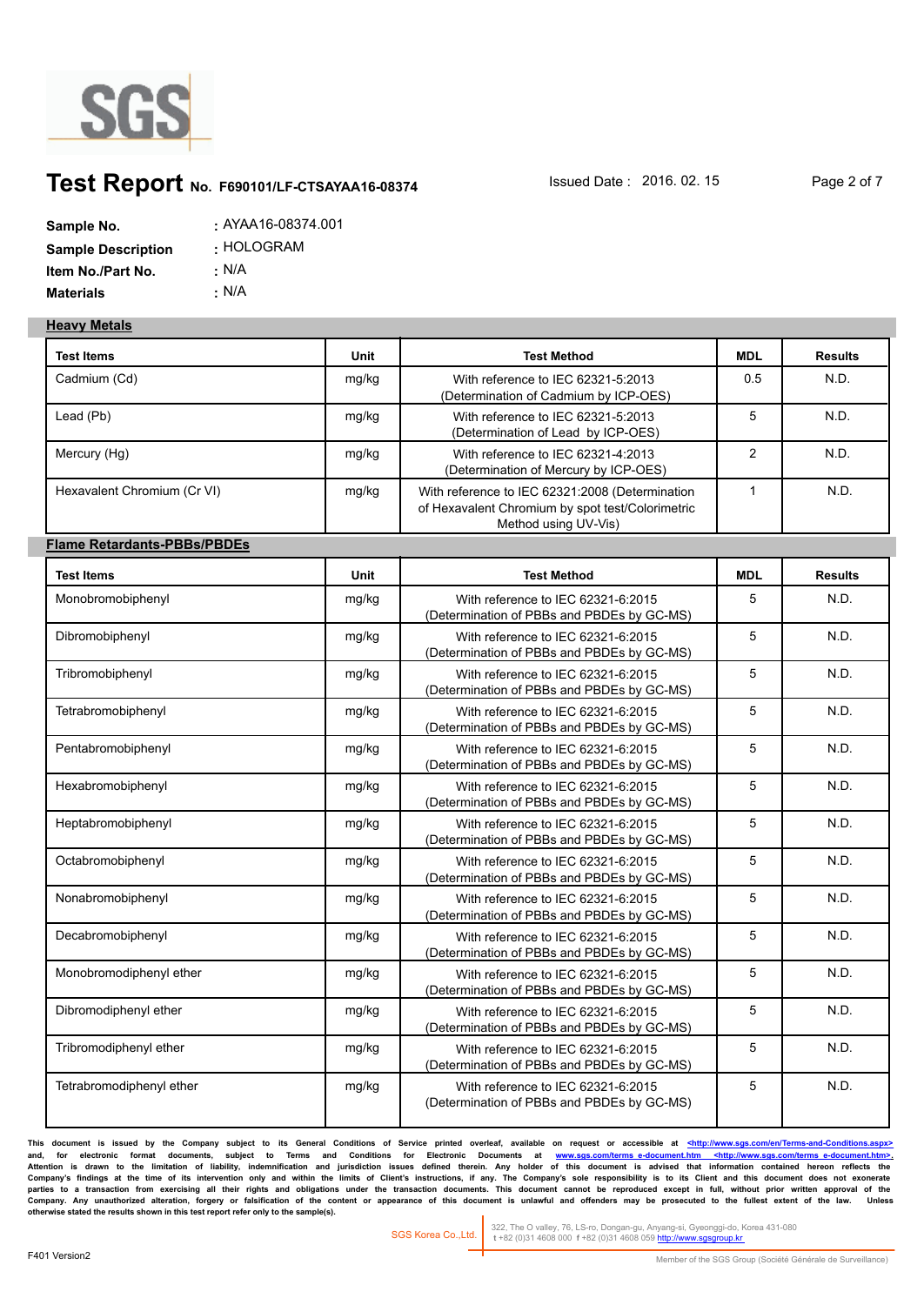

# **Test Report** No. F690101/LF-CTSAYAA16-08374 **Issued Date : 2016. 02. 15** Page 3 of 7

| Sample No.                | $:$ AYAA16-08374.001 |
|---------------------------|----------------------|
| <b>Sample Description</b> | : HOLOGRAM           |
| Item No./Part No.         | : N/A                |
| <b>Materials</b>          | • N/A                |

#### **Flame Retardants-PBBs/PBDEs**

| Test Items                         | Unit        | <b>Test Method</b>                                                               | <b>MDL</b>   | <b>Results</b> |
|------------------------------------|-------------|----------------------------------------------------------------------------------|--------------|----------------|
| Pentabromodiphenyl ether           | mg/kg       | With reference to IEC 62321-6:2015<br>(Determination of PBBs and PBDEs by GC-MS) | 5            | N.D.           |
| Hexabromodiphenyl ether            | mg/kg       | With reference to IEC 62321-6:2015<br>(Determination of PBBs and PBDEs by GC-MS) | 5            | N.D.           |
| Heptabromodiphenyl ether           | mg/kg       | With reference to IEC 62321-6:2015<br>(Determination of PBBs and PBDEs by GC-MS) | 5            | N.D.           |
| Octabromodiphenyl ether            | mg/kg       | With reference to IEC 62321-6:2015<br>(Determination of PBBs and PBDEs by GC-MS) | 5            | N.D.           |
| Nonabromodiphenyl ether            | mg/kg       | With reference to IEC 62321-6:2015<br>(Determination of PBBs and PBDEs by GC-MS) | 5            | N.D.           |
| Decabromodiphenyl ether            | mg/kg       | With reference to IEC 62321-6:2015<br>(Determination of PBBs and PBDEs by GC-MS) | 5            | N.D.           |
| <b>Phthalates</b>                  |             |                                                                                  |              |                |
| <b>Test Items</b>                  | Unit        | <b>Test Method</b>                                                               | <b>MDL</b>   | <b>Results</b> |
| Benzyl butyl phthalate (BBP)       | mg/kg       | With reference to EPA 8061A, GC/MS                                               | 50           | N.D.           |
| Di-butyl phthalate (DBP)           | mg/kg       | With reference to EPA 8061A, GC/MS                                               | 50           | N.D.           |
| Di-(2-ethylhexyl) phthalate (DEHP) | mg/kg       | With reference to EPA 8061A, GC/MS                                               | 50           | N.D.           |
| Di-isodecyl phthalate (DIDP)       | mg/kg       | With reference to EPA 8061A, GC/MS                                               | 50           | N.D.           |
| Di-isononyl phthalate (DINP)       | mg/kg       | With reference to EPA 8061A, GC/MS                                               | 50           | N.D.           |
| Di-n-octyl phthalate (DNOP)        | mg/kg       | With reference to EPA 8061A, GC/MS                                               | 50           | N.D.           |
| <b>Polymer Identification</b>      |             |                                                                                  |              |                |
| <b>Test Items</b>                  | <b>Unit</b> | <b>Test Method</b>                                                               | <b>MDL</b>   | <b>Results</b> |
| <b>PVC</b>                         | $***$       | FT-IR                                                                            |              | Negative       |
| Other(s)                           |             |                                                                                  |              |                |
| <b>Test Items</b>                  | Unit        | <b>Test Method</b>                                                               | <b>MDL</b>   | <b>Results</b> |
| Formaldehyde                       | mg/kg       | EPA8315A, HPLC                                                                   | $\mathbf{1}$ | N.D.           |
| Dimethyl fumarate                  | mg/kg       | With referance to ISO/TS 16186:2012, GC/MS                                       | 0.1          | N.D.           |

This document is issued by the Company subject to its General Conditions of Service printed overleaf, available on request or accessible at <http://www.sgs.com/en/Termsand, for electronic format documents, subject to Terms and Conditions for Electronic Documents at <u>www.sgs.com/terms\_e-document.htm <http://www.sgs.com/terms\_e-document.htm>-</u><br>Attention is drawn to the limitation of liabil Company's findings at the time of its intervention only and within the limits of Client's instructions, if any. The Company's sole responsibility is to its Client and this document does not exonerate<br>parties to a transacti Company. Any unauthorized alteration, forgery or falsification of the content or appearance of this document is unlawful and offenders may be prosecuted to the fullest extent of the law. Unless otherwise stated the results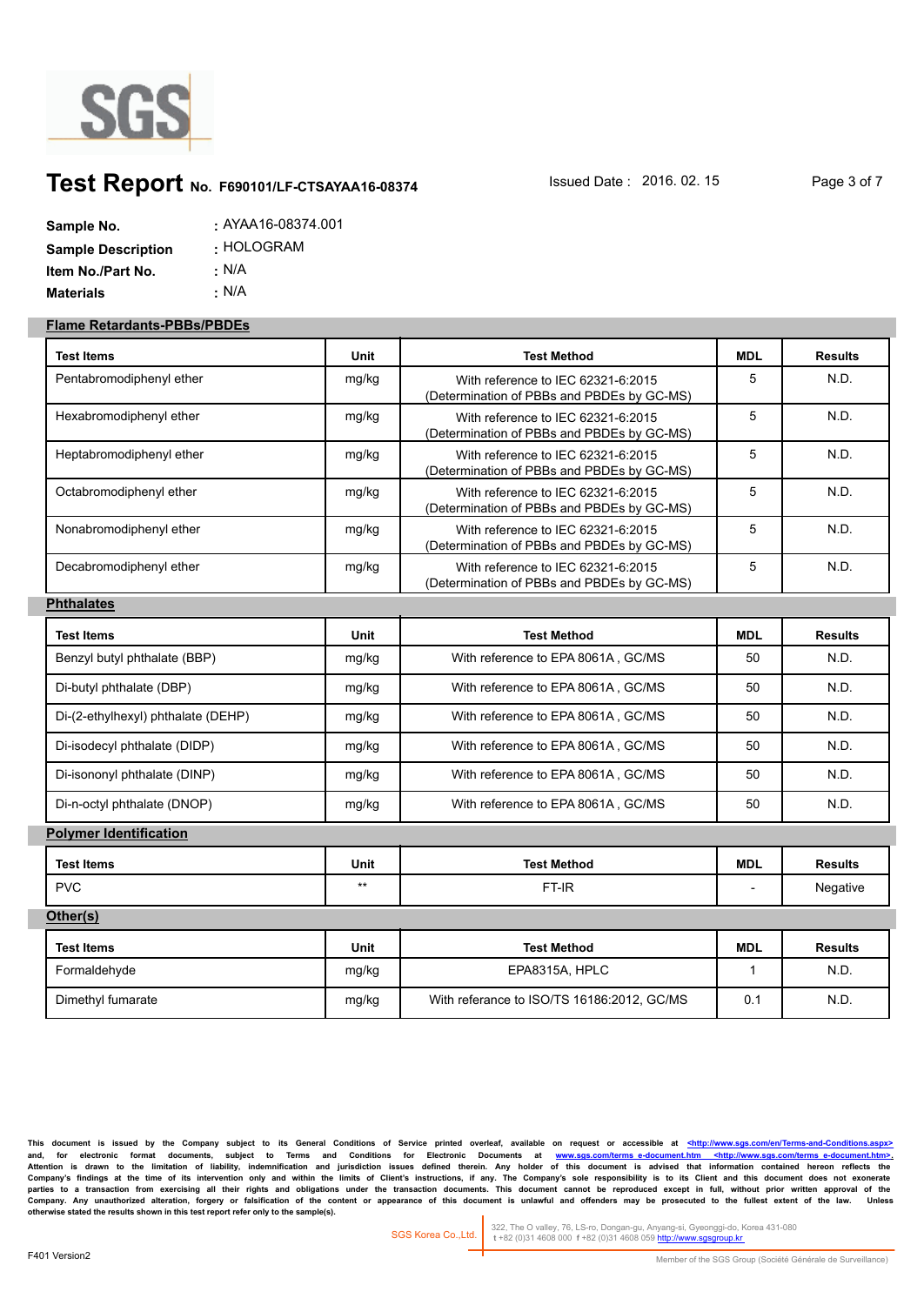

### **Test Report** No. F690101/LF-CTSAYAA16-08374 **Issued Date : 2016. 02. 15** Page 4 of 7

(1) N.D. = Not detected.(<MDL) NOTE:

- $(2)$  mg/kg = ppm
- (3) MDL = Method Detection Limit  $(4) -$  = No regulation
- (5) Negative = Undetectable / Positive = Detectable
- (6) \*\* = Qualitative analysis (No Unit)
- $(7)$  \* = a. The sample is positive for CrVI if the CrVI concentration is greater than 0.13 ug/cm2. The sample coating is considered to contain CrVI.
	- b. The sample is negative for CrVI if CrVI is n.d. (concentration less than 0.10 ug/cm2). The coating is considered a non-CrVI based coating.
	- c. The result between 0.10 ug/cm2 and 0.13 ug/cm2 is considered to be inconclusive unavoidable coating variations may influence the determination.



This document is issued by the Company subject to its General Conditions of Service printed overleaf, available on request or accessible at <http://www. and, for electronic format documents, subject to Terms and Conditions for Electronic Documents at <u>www.sgs.com/terms\_e-document.htm <http://www.sgs.com/terms\_e-document.htm>-</u><br>Attention is drawn to the limitation of liabil Company's findings at the time of its intervention only and within the limits of Client's instructions, if any. The Company's sole responsibility is to its Client and this document does not exonerate<br>parties to a transacti Company. Any unauthorized alteration, forgery or falsification of the content or appearance of this document is unlawful and offenders may be prosecuted to the fullest extent of the law.<br>otherwise stated the results shown

322, The O valley, 76, LS-ro, Dongan-gu, Anyang-si, Gyeonggi-do, Korea 431-080  **t** +82 (0)31 4608 000 **f** +82 (0)31 4608 059 http://www.sgsgroup.kr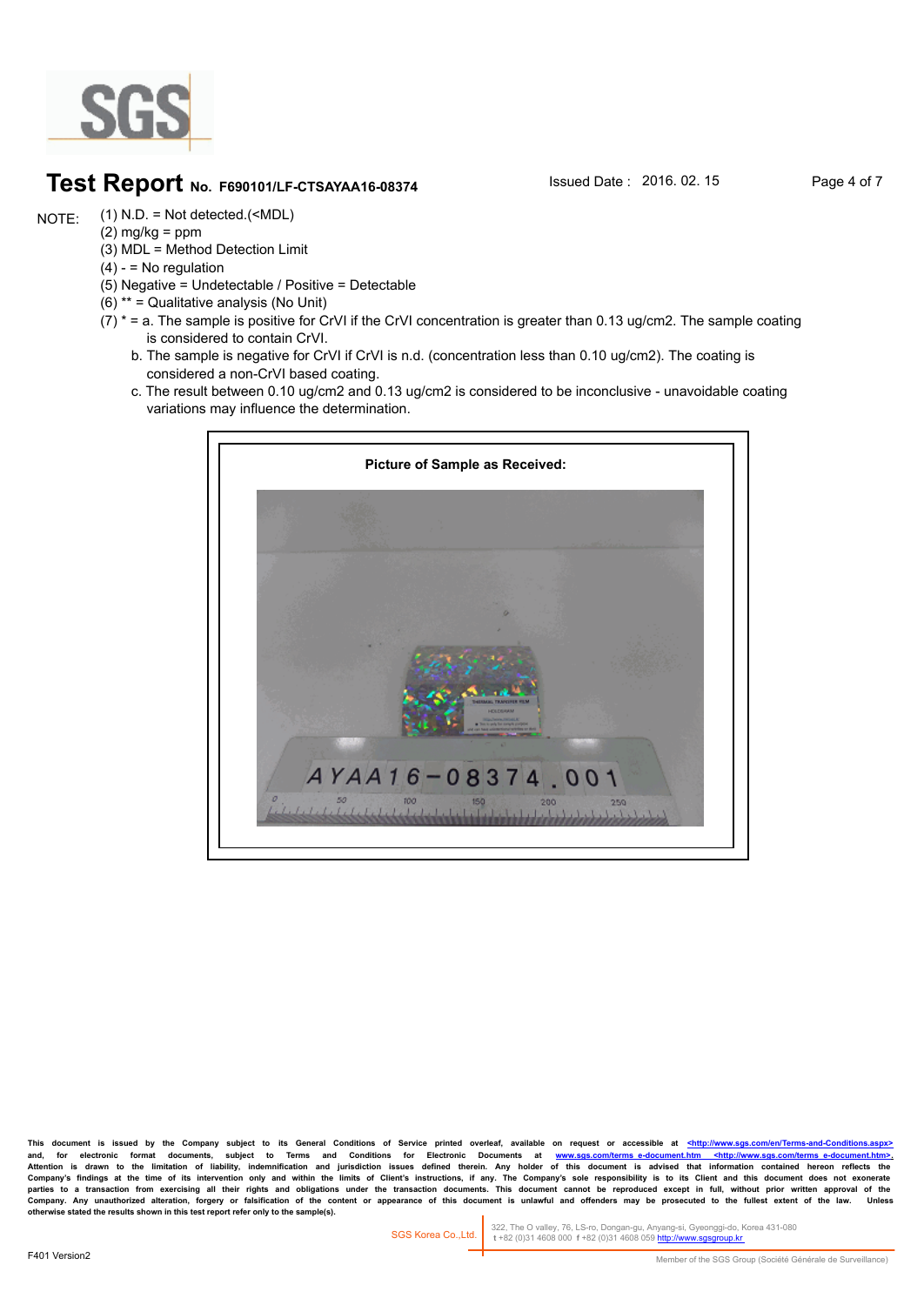

# **Test Report** No. F690101/LF-CTSAYAA16-08374 **Issued Date : 2016. 02. 15** Page 5 of 7

## **Testing Flow Chart for RoHS:Cd/Pb/Hg/Cr6+ /PBBs&PBDEs Testing**



The samples were dissolved totally by pre-conditioning method according to above flow chart for Cd,Pb,Hg. Section Chief : Gilsae Yi

This document is issued by the Company subject to its General Conditions of Service printed overleaf, available on request or accessible at <http://www.sgs and, for electronic format documents, subject to Terms and Conditions for Electronic Documents at <u>www.sgs.com/terms\_e-document.htm <http://www.sgs.com/terms\_e-document.htm>-</u><br>Attention is drawn to the limitation of liabil Company's findings at the time of its intervention only and within the limits of Client's instructions, if any. The Company's sole responsibility is to its Client and this document does not exonerate<br>parties to a transacti Company. Any unauthorized alteration, forgery or faisification of the content or appearance of this document is unlawful and offenders may be prosecuted to the fullest extent of the law.<br>otherwise stated the results shown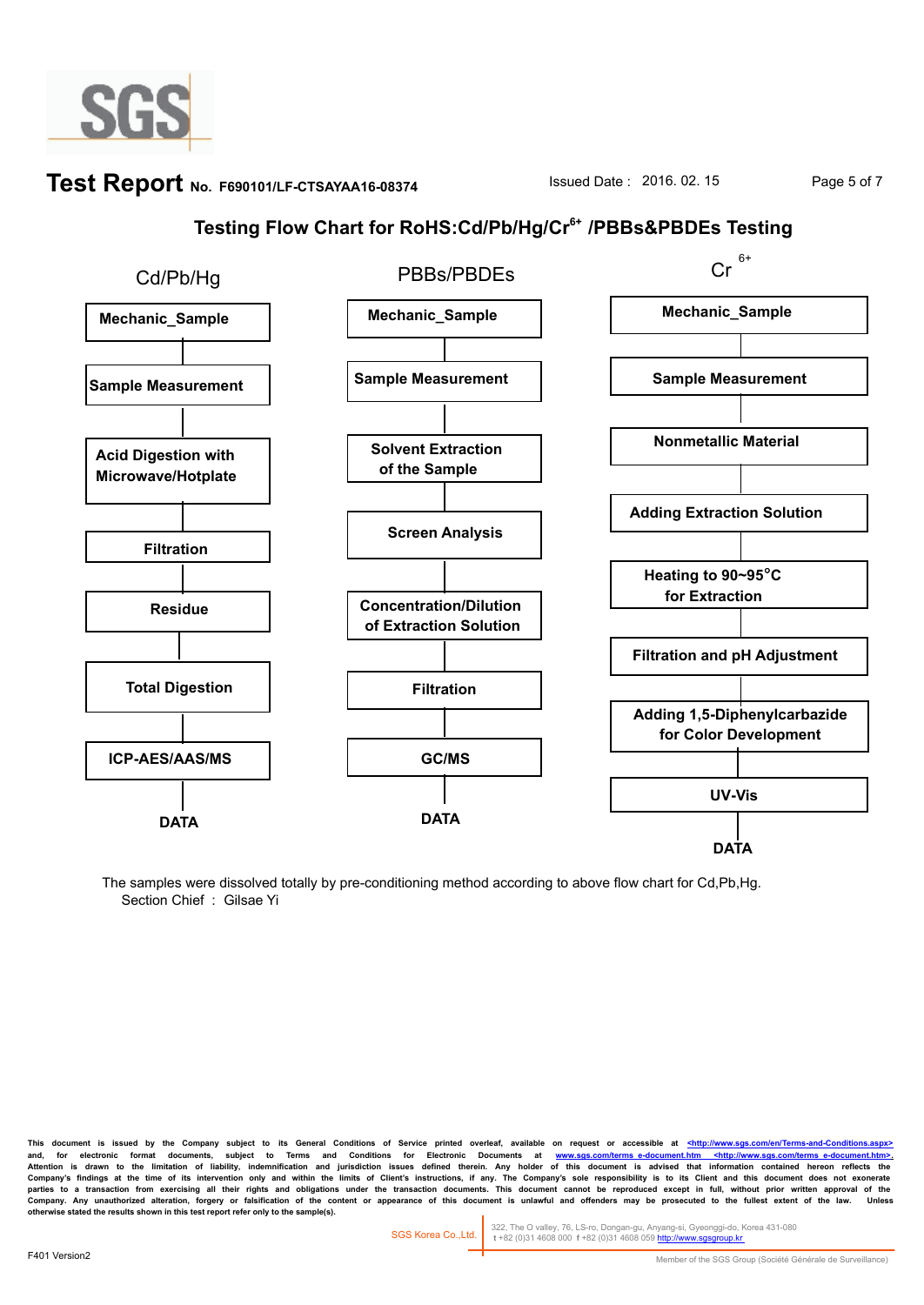

#### **Test Report** No. F690101/LF-CTSAYAA16-08374 **Issued Date : 2016. 02. 15** Page 6 of 7



This document is issued by the Company subject to its General Conditions of Service printed overleaf, available on request or accessible at <http://www. and, for electronic format documents, subject to Terms and Conditions for Electronic Documents at <u>www.sgs.com/terms\_e-document.htm <http://www.sgs.com/terms\_e-document.htm>-</u><br>Attention is drawn to the limitation of liabil Company's findings at the time of its intervention only and within the limits of Client's instructions, if any. The Company's sole responsibility is to its Client and this document does not exonerate<br>parties to a transacti Company. Any unauthorized alteration, forgery or faisification of the content or appearance of this document is unlawful and offenders may be prosecuted to the fullest extent of the law.<br>otherwise stated the results shown